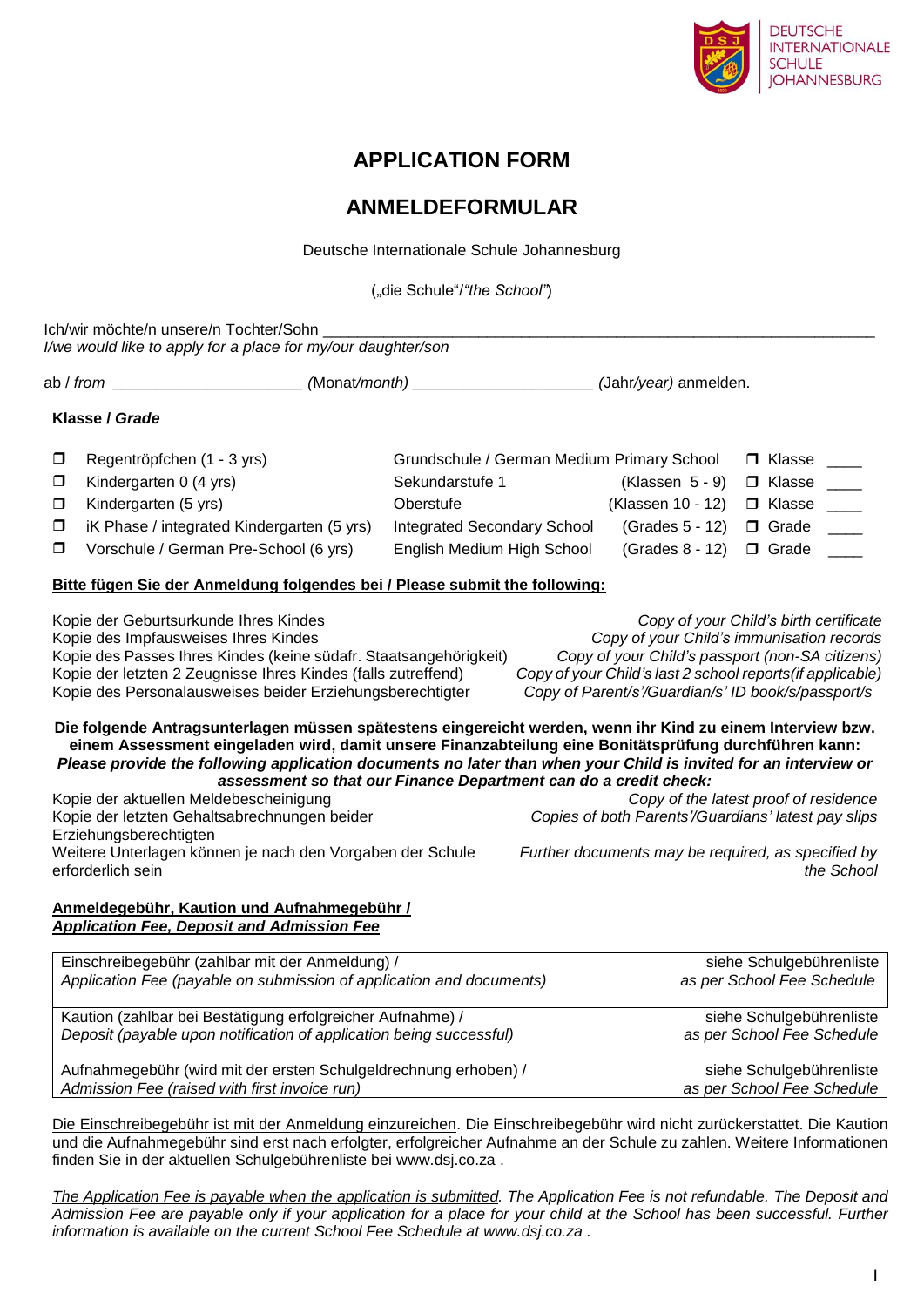

**Bitte zu beachten***:* **Die Einreichung dieser Anmeldung und der Antragsunterlagen sowie die Zahlung der Einschreibegebühr begründen keinen Anspruch auf Aufnahme in die Schule. Das Angebot eines Platzes an der Schule liegt einzig und allein im Ermessen der Schule. Sollte Ihre Anmeldung erfolgreich sein, wird Ihnen ein Beschulungsvertrag zur Unterschrift zugesandt und wird die Kaution innerhalb der von der Schule festgesetzten Frist fällig, um den angebotenen Platz zu sichern.**

*Please note: The submission of this application form and application documents with payment of the Application Fee does not result in an entitlement to admission to the School. Any offer of a place at the School is solely and entirely at the School's discretion. If your application is successful an admission contract will be sent to you for signature and you will be required to pay the Deposit within the time stipulated by the School in order to secure the offered place.* 

Bitte füllen Sie die nachstehende Erlaubnis aus, die wir gemäß Gesetz (*Protection of Personal Information Act)* zum Schutz personenbezogener Daten benötigen, um die von Ihnen angegebenen persönlichen Daten und die Ihres Kindes zu verarbeiten.

*Please complete the consent below, which we require in terms of the Protection of Personal Information Act in order to process your personal information and that of your Child, as supplied by you.* 

#### **I. Parental Consent in Terms of the Protection of Personal Information Act**

I/We, the Parent/s or Guardian/s of *(Name of Child)* \_\_\_\_\_\_\_\_\_\_\_\_\_\_\_\_\_\_\_\_\_\_\_\_\_\_\_\_\_\_\_\_\_\_\_\_\_\_\_, unless we at any time instruct the School expressly and in writing to the contrary, hereby give consent for the School to:

- collect, store and process our credit information;
- collect, store and process names, contact details and other personal information relating to ourself and our Child, and to such personal information being made available to staff or responsible persons engaged or authorised by the School for School-related purposes to the extent required for the purpose of processing and considering this application for a place at the School for our Child.

The School may not distribute or otherwise publish any of our or our Child's personal information in its possession, unless we give our consent, in writing, to the School that it may do so.

\_\_\_\_\_\_\_\_\_\_\_\_\_\_\_\_\_\_\_\_\_\_\_\_\_\_\_\_\_\_\_\_\_\_\_\_\_\_\_\_\_\_ \_\_\_\_\_\_\_\_\_\_\_\_\_\_\_\_\_\_\_\_\_\_\_\_\_ \_\_\_\_\_\_\_\_\_\_\_\_\_\_\_\_\_\_\_

\_\_\_\_\_\_\_\_\_\_\_\_\_\_\_\_\_\_\_\_\_\_\_\_\_\_\_\_\_\_\_\_\_\_\_\_\_\_\_\_ \_\_\_\_\_\_\_\_\_\_\_\_\_\_\_\_\_\_\_\_\_\_\_\_\_\_\_ \_\_\_\_\_\_\_\_\_\_\_\_\_\_\_\_\_

Name (Parent/Guardian 1) and the State of Signature Signature Date Date

Name (Parent/Guardian 2) and Signature Signature Date Date Date (if applicable)

**Unvollständige oder ungenaue Anmeldungen werden nicht bearbeitet.** *Applications which are incomplete or inaccurate will not be processed.*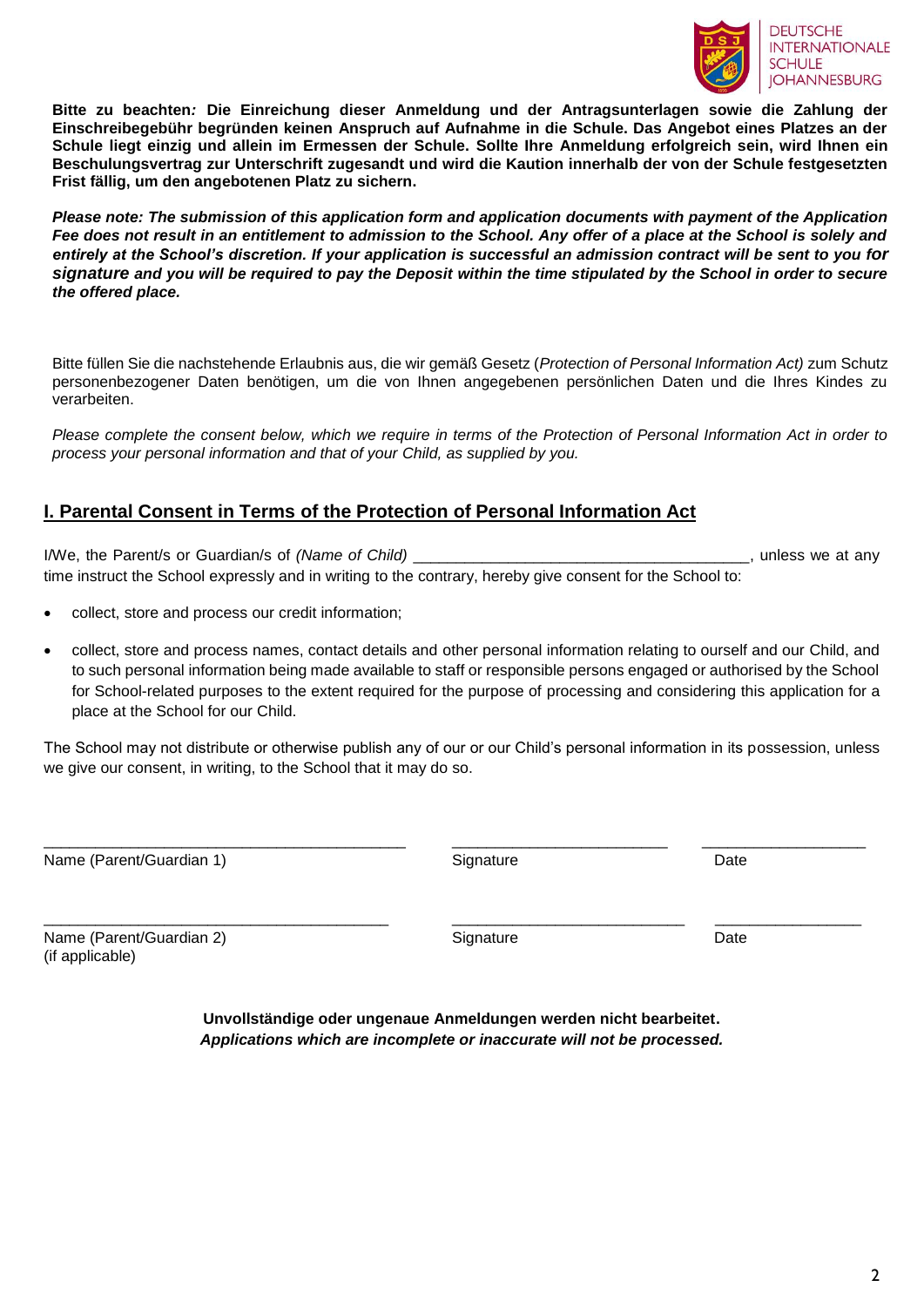

### **II. Angaben zum Kind /** *Child's Particulars*

| $\Box$ den Eltern /<br>Schüler lebt bei<br>Learner lives with<br>Parents                                       | $\Box$ der Mutter /<br><b>Mother</b> | Father                                | $\Box$ dem Vater / $\Box$ Sonstige(r) Erziehungsberechtige(r) /<br>other Guardian |  |  |  |
|----------------------------------------------------------------------------------------------------------------|--------------------------------------|---------------------------------------|-----------------------------------------------------------------------------------|--|--|--|
|                                                                                                                |                                      |                                       |                                                                                   |  |  |  |
| Nachname /<br>Surname                                                                                          |                                      | Geschlecht /<br>Sex                   |                                                                                   |  |  |  |
| Vorname(n) /                                                                                                   |                                      | Rufname /                             |                                                                                   |  |  |  |
| First Name(s)                                                                                                  |                                      |                                       | <b>Preferred First Name</b>                                                       |  |  |  |
| Geburtsdatum /<br><b>Birth date</b>                                                                            |                                      | Konfession /<br>Religious affiliation |                                                                                   |  |  |  |
| Bevölkerungsgruppe (vom Department of Education für statistische Zwecke verlangt) /                            |                                      |                                       |                                                                                   |  |  |  |
| Population Group (required by Department of Education for statistical purposes)                                |                                      |                                       |                                                                                   |  |  |  |
| $\Box$ Black African<br>$\Box$ Coloured                                                                        | $\Box$ Indian<br>$\Box$ White        | $\Box$ Other                          |                                                                                   |  |  |  |
| <b>Geburtsort / Place of Birth:</b>                                                                            |                                      |                                       |                                                                                   |  |  |  |
| Land /<br>Country                                                                                              |                                      | Stadt /<br>City                       |                                                                                   |  |  |  |
| Personendaten / Personal details                                                                               |                                      |                                       |                                                                                   |  |  |  |
| Personalausweisnummer /                                                                                        |                                      | Passnummer /                          |                                                                                   |  |  |  |
| <b>Identity Number</b>                                                                                         |                                      | Passport Number                       |                                                                                   |  |  |  |
| Nationalität(en) /                                                                                             |                                      |                                       |                                                                                   |  |  |  |
| Nationality(ies)<br>Muttersprache(n) /                                                                         |                                      |                                       |                                                                                   |  |  |  |
| Mother Tongue(s)                                                                                               |                                      |                                       |                                                                                   |  |  |  |
| <b>Wohnadresse / Physical Address:</b>                                                                         |                                      |                                       |                                                                                   |  |  |  |
| Straße /                                                                                                       |                                      |                                       |                                                                                   |  |  |  |
| <b>Street</b>                                                                                                  |                                      |                                       |                                                                                   |  |  |  |
| Stadtteil / Stadt<br>Suburb / City                                                                             |                                      |                                       | PLZ/<br><b>Postal Code</b>                                                        |  |  |  |
|                                                                                                                |                                      |                                       |                                                                                   |  |  |  |
| Zuletzt besuchte(r) Schule / Kindergarten / Pre-School / School last attended:                                 |                                      |                                       |                                                                                   |  |  |  |
| Name der Schule / des Kindergartens:<br>Name of School / Pre- School:                                          |                                      |                                       |                                                                                   |  |  |  |
| Land /                                                                                                         |                                      | Stadt /                               |                                                                                   |  |  |  |
| Country                                                                                                        |                                      | City                                  |                                                                                   |  |  |  |
| Zuletzt besuchte Klasse /                                                                                      |                                      | $V \circ n$                           | bis /                                                                             |  |  |  |
| Last attended Grade                                                                                            |                                      | From                                  | until                                                                             |  |  |  |
| Geschwister an der DSJ / Siblings at the DSJ                                                                   |                                      |                                       |                                                                                   |  |  |  |
| Nachname /                                                                                                     | Vorname /                            |                                       | Klasse /                                                                          |  |  |  |
| Surname                                                                                                        | <b>First Name</b>                    |                                       | Grade                                                                             |  |  |  |
| Nachname /<br>Surname                                                                                          | Vorname /<br><b>First Name</b>       |                                       | Klasse /<br>Grade                                                                 |  |  |  |
| Nachname /                                                                                                     | Vorname /                            |                                       | Klasse /                                                                          |  |  |  |
| <b>First Name</b><br>Surname                                                                                   |                                      |                                       | Grade                                                                             |  |  |  |
| Gesundheitszustand des Schülers / Information regarding the Learner's health:                                  |                                      |                                       |                                                                                   |  |  |  |
| $\Box$ Tetanus / Tetanus<br>$\Box$ Polio / Polio<br>Impfungen / Vaccinations:<br>$\Box$ Diphtherie / Diphteria |                                      |                                       |                                                                                   |  |  |  |
| Besonderheiten (z.B. Allergien, Diabetes u.a.):<br>Other (e.g. allergies, diabetes etc.):                      |                                      |                                       |                                                                                   |  |  |  |
| Hausarzt (Name, Telefonnummer /                                                                                |                                      |                                       |                                                                                   |  |  |  |
| Family Doctor (Surname, Tel. No.):                                                                             |                                      |                                       |                                                                                   |  |  |  |
| Krankenkasse / Medical Aid Name:                                                                               |                                      |                                       |                                                                                   |  |  |  |
| Nummer /                                                                                                       |                                      | Hauptversicherter /                   |                                                                                   |  |  |  |
| Number                                                                                                         |                                      | <b>Primary Member</b>                 |                                                                                   |  |  |  |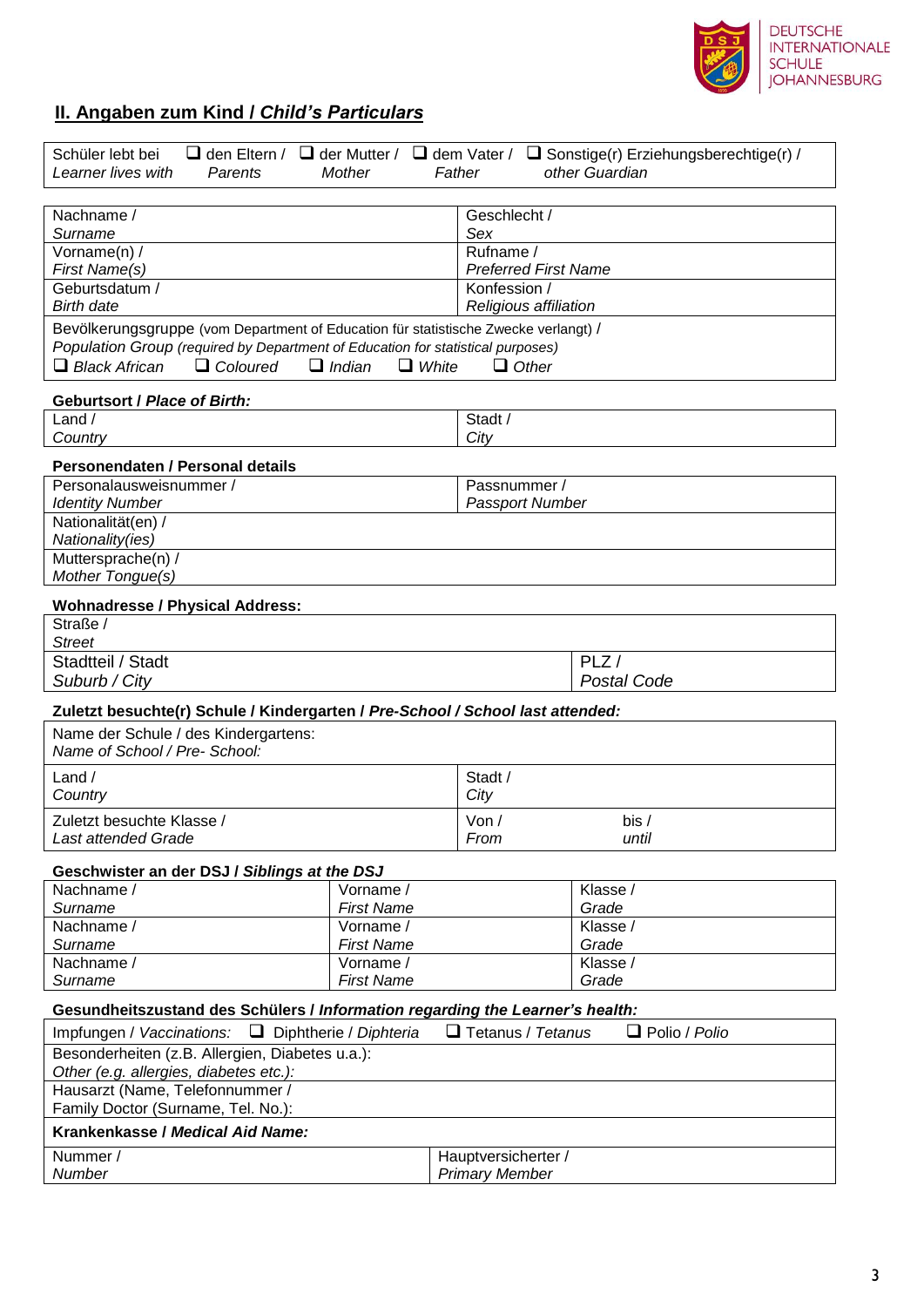

┑

### **III. Erste/r Erziehungsberechtigte/r /** *First Parent / Guardian:*

**Bitte angeben /** *Please specify*

| $\Box$ Vater / Father                                                                               |                                                            | Großvater / Grandfather         |  | $\Box$ Bruder / Brother |                           | $\Box$ Onkel / Uncle                                      |  |
|-----------------------------------------------------------------------------------------------------|------------------------------------------------------------|---------------------------------|--|-------------------------|---------------------------|-----------------------------------------------------------|--|
| $\Box$ Mutter / Mother                                                                              |                                                            | $\Box$ Großmutter / Grandmother |  |                         | $\Box$ Schwester / Sister | $\Box$ Tante / Aunt                                       |  |
| $\Box$ Pflegevater / Foster Father                                                                  | $\Box$ Sonstige/r (bitte angeben) / Other (please specify) |                                 |  |                         |                           |                                                           |  |
| Pflegemutter / Foster Mother                                                                        |                                                            |                                 |  |                         |                           |                                                           |  |
|                                                                                                     |                                                            |                                 |  |                         |                           |                                                           |  |
| <b>Familienstand / Marital Status:</b>                                                              |                                                            |                                 |  |                         |                           |                                                           |  |
| $\Box$ verheiratet / married                                                                        | $\Box$ alleinstehend / single                              |                                 |  |                         |                           | $\Box$ sonstiger (bitte angeben) / other (please specify) |  |
| $\Box$ geschieden / divorced                                                                        | $\Box$ leben getrennt / separated                          |                                 |  |                         |                           |                                                           |  |
|                                                                                                     |                                                            |                                 |  |                         |                           |                                                           |  |
| Nachname /                                                                                          |                                                            |                                 |  | Titel /                 |                           |                                                           |  |
| <b>Surname</b>                                                                                      |                                                            |                                 |  | <b>Title</b>            |                           |                                                           |  |
| Vorname(n) /<br><b>First Name(s)</b>                                                                |                                                            |                                 |  |                         |                           |                                                           |  |
| Geburtsdatum /                                                                                      |                                                            | Konfession /                    |  |                         |                           |                                                           |  |
| <b>Birthdate</b>                                                                                    |                                                            | <b>Religious affiliation</b>    |  |                         |                           |                                                           |  |
|                                                                                                     |                                                            |                                 |  |                         |                           |                                                           |  |
| <b>Geburtsort / Place of Birth:</b>                                                                 |                                                            |                                 |  |                         |                           |                                                           |  |
| Land /                                                                                              |                                                            | Stadt /                         |  |                         |                           |                                                           |  |
| Country                                                                                             |                                                            | City                            |  |                         |                           |                                                           |  |
| Personendaten / Personal details                                                                    |                                                            |                                 |  |                         |                           |                                                           |  |
| Personalausweisnummer /                                                                             |                                                            | Passnummer /                    |  |                         |                           |                                                           |  |
| <b>Identity Number</b>                                                                              |                                                            | Passport Number                 |  |                         |                           |                                                           |  |
| Nationalität(en) /                                                                                  |                                                            |                                 |  |                         |                           |                                                           |  |
| Nationality(ies)                                                                                    |                                                            |                                 |  |                         |                           |                                                           |  |
| Muttersprache(n) /<br>Mother Tongue(s)                                                              |                                                            |                                 |  |                         |                           |                                                           |  |
| Beruf /                                                                                             |                                                            |                                 |  |                         |                           |                                                           |  |
| Occupation / Profession                                                                             |                                                            |                                 |  |                         |                           |                                                           |  |
| Arbeitgeber /                                                                                       |                                                            |                                 |  |                         |                           |                                                           |  |
| Employer                                                                                            |                                                            |                                 |  |                         |                           |                                                           |  |
| Daueraufenthaltsgenehmigung (Südafrika) / Permanent residence (South Africa)                        |                                                            |                                 |  |                         | $\Box$ ja / yes           | $\Box$ nein / no                                          |  |
| Kontaktdaten / Contact details:                                                                     |                                                            |                                 |  |                         |                           |                                                           |  |
| Tel. Nr. Privat /                                                                                   |                                                            |                                 |  | Tel. Nr. Geschäftlich / |                           |                                                           |  |
| Tel. No Home                                                                                        |                                                            | Tel. No Business                |  |                         |                           |                                                           |  |
| Handynummer /                                                                                       |                                                            |                                 |  |                         |                           |                                                           |  |
| Cellular Number                                                                                     |                                                            |                                 |  |                         |                           |                                                           |  |
| Email Adresse Privat /                                                                              |                                                            |                                 |  |                         |                           |                                                           |  |
|                                                                                                     | Email Address Home                                         |                                 |  |                         |                           |                                                           |  |
| Email Adresse Geschäftlich /                                                                        |                                                            |                                 |  |                         |                           |                                                           |  |
| <b>Email Address Work</b>                                                                           |                                                            |                                 |  |                         |                           |                                                           |  |
| Wohnadresse (Zustellungs- und Erfüllungsort) / Physical Address (domicilium citandi et executandi): |                                                            |                                 |  |                         |                           |                                                           |  |
| Straße /                                                                                            |                                                            |                                 |  |                         |                           |                                                           |  |
| <b>Street</b><br>Stadtteil / Stadt                                                                  |                                                            |                                 |  | PLZ/                    |                           |                                                           |  |
| Suburb / City                                                                                       |                                                            |                                 |  |                         | Postal Code               |                                                           |  |
| <b>Postanschrift / Postal Address:</b>                                                              |                                                            |                                 |  |                         |                           |                                                           |  |
| P.O. Box/                                                                                           |                                                            |                                 |  |                         |                           |                                                           |  |
| Private Bag                                                                                         |                                                            |                                 |  |                         |                           |                                                           |  |
| Stadtteil / Stadt<br>PLZ/                                                                           |                                                            |                                 |  |                         |                           |                                                           |  |
| Suburb / City                                                                                       |                                                            |                                 |  |                         | Postal Code               |                                                           |  |
|                                                                                                     |                                                            |                                 |  |                         |                           |                                                           |  |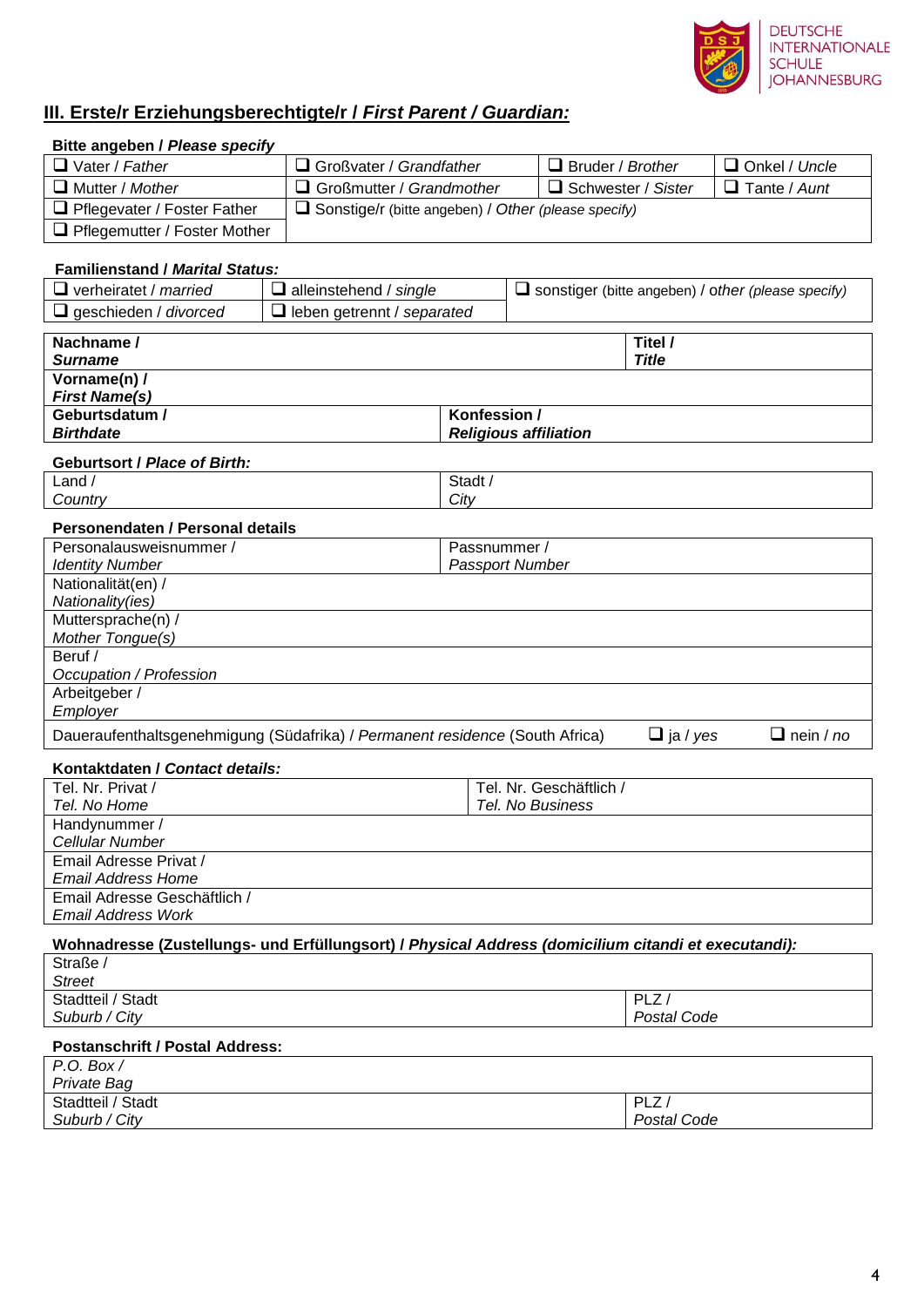

#### **IV. Zweite/r Erziehungsberechtigte/r (falls zutreffend) /** *Second Parent / Guardian (if applicable):*

**Bitte angeben /** *Please specify*

| $\Box$ Vater / Father                                                                               | $\Box$ Großvater / Grandfather    |                                                            | $\Box$ Bruder / Brother      |                           | $\Box$ Onkel / Uncle                                      |  |
|-----------------------------------------------------------------------------------------------------|-----------------------------------|------------------------------------------------------------|------------------------------|---------------------------|-----------------------------------------------------------|--|
| $\Box$ Mutter / Mother<br>$\Box$ Großmutter / Grandmother                                           |                                   |                                                            |                              | $\Box$ Schwester / Sister | $\Box$ Tante / Aunt                                       |  |
| $\Box$ Pflegevater / Foster Father                                                                  |                                   | $\Box$ Sonstige/r (bitte angeben) / Other (please specify) |                              |                           |                                                           |  |
| Pflegemutter / Foster Mother                                                                        |                                   |                                                            |                              |                           |                                                           |  |
|                                                                                                     |                                   |                                                            |                              |                           |                                                           |  |
| <b>Familienstand / Marital Status</b>                                                               |                                   |                                                            |                              |                           |                                                           |  |
| $\Box$ verheiratet / <i>married</i>                                                                 | $\Box$ alleinstehend / single     |                                                            |                              |                           | $\Box$ sonstiger (bitte angeben) / other (please specify) |  |
| $\Box$ geschieden / divorced                                                                        | $\Box$ leben getrennt / separated |                                                            |                              |                           |                                                           |  |
| Nachname /                                                                                          |                                   |                                                            |                              | Titel /                   |                                                           |  |
| <b>Surname</b>                                                                                      |                                   |                                                            |                              | <b>Title</b>              |                                                           |  |
| Vorname(n) /                                                                                        |                                   |                                                            |                              |                           |                                                           |  |
| <b>First Name(s)</b>                                                                                |                                   |                                                            |                              |                           |                                                           |  |
| Geburtsdatum /                                                                                      |                                   | Konfession /                                               |                              |                           |                                                           |  |
| <b>Birthdate</b>                                                                                    |                                   |                                                            | <b>Religious affiliation</b> |                           |                                                           |  |
| <b>Geburtsort / Place of Birth:</b>                                                                 |                                   |                                                            |                              |                           |                                                           |  |
| Land /                                                                                              |                                   | Stadt /                                                    |                              |                           |                                                           |  |
| Country                                                                                             |                                   | City                                                       |                              |                           |                                                           |  |
| Personendaten / Personal details                                                                    |                                   |                                                            |                              |                           |                                                           |  |
| Personalausweisnummer /                                                                             |                                   | Passnummer /                                               |                              |                           |                                                           |  |
| <b>Identity Number</b>                                                                              |                                   | <b>Passport Number</b>                                     |                              |                           |                                                           |  |
| Nationalität(en) /                                                                                  |                                   |                                                            |                              |                           |                                                           |  |
| Nationality(ies)                                                                                    |                                   |                                                            |                              |                           |                                                           |  |
| Muttersprache(n) /                                                                                  |                                   |                                                            |                              |                           |                                                           |  |
| <b>Mother Tongue(s)</b><br>Beruf /                                                                  |                                   |                                                            |                              |                           |                                                           |  |
| Occupation / Profession                                                                             |                                   |                                                            |                              |                           |                                                           |  |
| Arbeitgeber /                                                                                       |                                   |                                                            |                              |                           |                                                           |  |
| Employer                                                                                            |                                   |                                                            |                              |                           |                                                           |  |
| Daueraufenthaltsgenehmigung (Südafrika) / Permanent residence (South Africa)                        |                                   |                                                            |                              | $\Box$ ja / yes           | $\Box$ nein / no                                          |  |
|                                                                                                     |                                   |                                                            |                              |                           |                                                           |  |
| Kontaktdaten / Contact details:<br>Tel. Nr. Privat /                                                |                                   |                                                            | Tel. Nr. Geschäftlich /      |                           |                                                           |  |
| Tel. No Home                                                                                        |                                   |                                                            | Tel. No Business             |                           |                                                           |  |
| Handynummer /                                                                                       |                                   |                                                            |                              |                           |                                                           |  |
| <b>Cellular Number</b>                                                                              |                                   |                                                            |                              |                           |                                                           |  |
| Email Adresse Privat /                                                                              |                                   |                                                            |                              |                           |                                                           |  |
| Email Address Home                                                                                  |                                   |                                                            |                              |                           |                                                           |  |
|                                                                                                     | Email Adresse Geschäftlich /      |                                                            |                              |                           |                                                           |  |
| <b>Email Address Work</b>                                                                           |                                   |                                                            |                              |                           |                                                           |  |
| Wohnadresse (Zustellungs- und Erfüllungsort) / Physical Address (domicilium citandi et executandi): |                                   |                                                            |                              |                           |                                                           |  |
| Straße /                                                                                            |                                   |                                                            |                              |                           |                                                           |  |
| <b>Street</b><br>Stadtteil / Stadt                                                                  |                                   |                                                            |                              |                           |                                                           |  |
| Suburb / City                                                                                       |                                   | PLZ/<br>Postal Code                                        |                              |                           |                                                           |  |
|                                                                                                     |                                   |                                                            |                              |                           |                                                           |  |
| <b>Postanschrift / Postal Address:</b>                                                              |                                   |                                                            |                              |                           |                                                           |  |
| P.O. Box/                                                                                           |                                   |                                                            |                              |                           |                                                           |  |
| Private Bag<br>Stadtteil / Stadt                                                                    |                                   |                                                            |                              | PLZ/                      |                                                           |  |
| Suburb / City                                                                                       |                                   |                                                            |                              | Postal Code               |                                                           |  |
|                                                                                                     |                                   |                                                            |                              |                           |                                                           |  |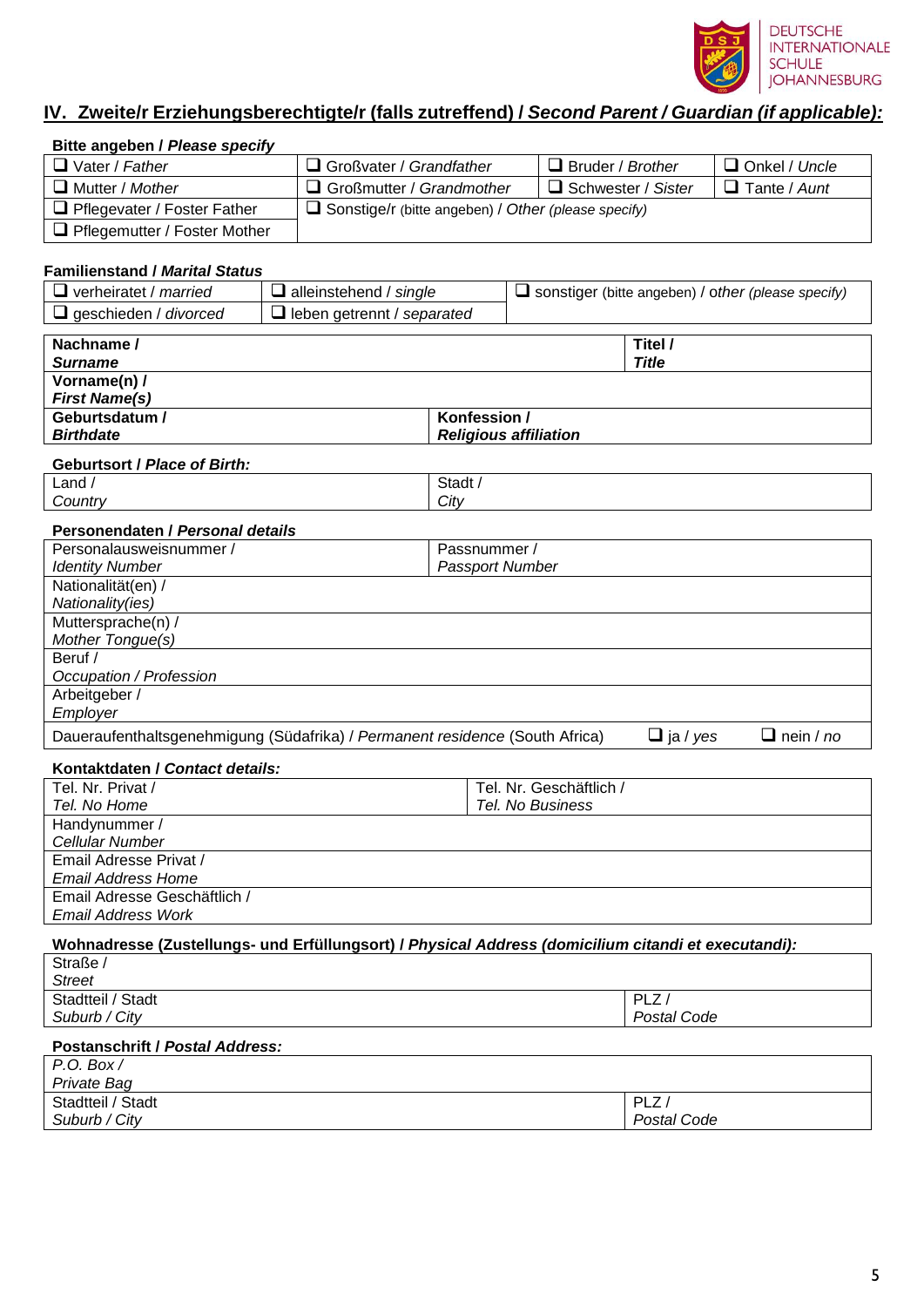

#### **V. Elternfragebogen – Anmeldung** */ Parent Questionnaire – Application*

**Name des Kindes** / *Name of Child:*  $\blacksquare$  **Datum** / *Date*:  $\blacksquare$ 

**Bitte füllen Sie diesen Fragebogen aus. Sie können Bemerkungen dazu schreiben oder psychologische Berichte beifügen, wenn es Ihnen erforderlich erscheint.** 

*Please complete this questionnaire and add comments and psychological reports if necessary.*

**1. Hat Ihr Kind eine Klasse wiederholt?** / *Has your Child repeated a grade?* □ Wenn Ja, bitte angeben welche Klasse wiederholt wurde, und warum / *If yes, which grade and why*:

**2. Hat Ihr Kind eine Förderschule besucht oder wird es in einer besonderen Art beschult?** / *Has your Child attended a remedial or special needs school?* □ Nein / No □ □ Wenn Ja, bitte spezifizieren / *If yes, please provide details:* 

**3. Sind bei Ihrem Kind schon einmal Lernschwierigkeiten oder andere Probleme in der Schule aufgetreten?** / *Has your Child experienced learning difficulties or other problems at school?* □ Wenn Ja, bitte spezifizieren / *If yes, please provide details:* 

Bestehen die Probleme weiterhin? / *Do the problems still exist*? □ Nein / *No* □ Ja / *Yes* 

# **4. Hat Ihr Kind eine Krankheit, Allergie oder psychologische, körperliche, geistige oder Sinnesbeeinträchtigung? /**

*Does your Child have an illness, allergy, or a psychological, physical, cognitive or sensory impairment?* □ Wenn Ja, bitte spezifizieren / *If yes, please provide details:*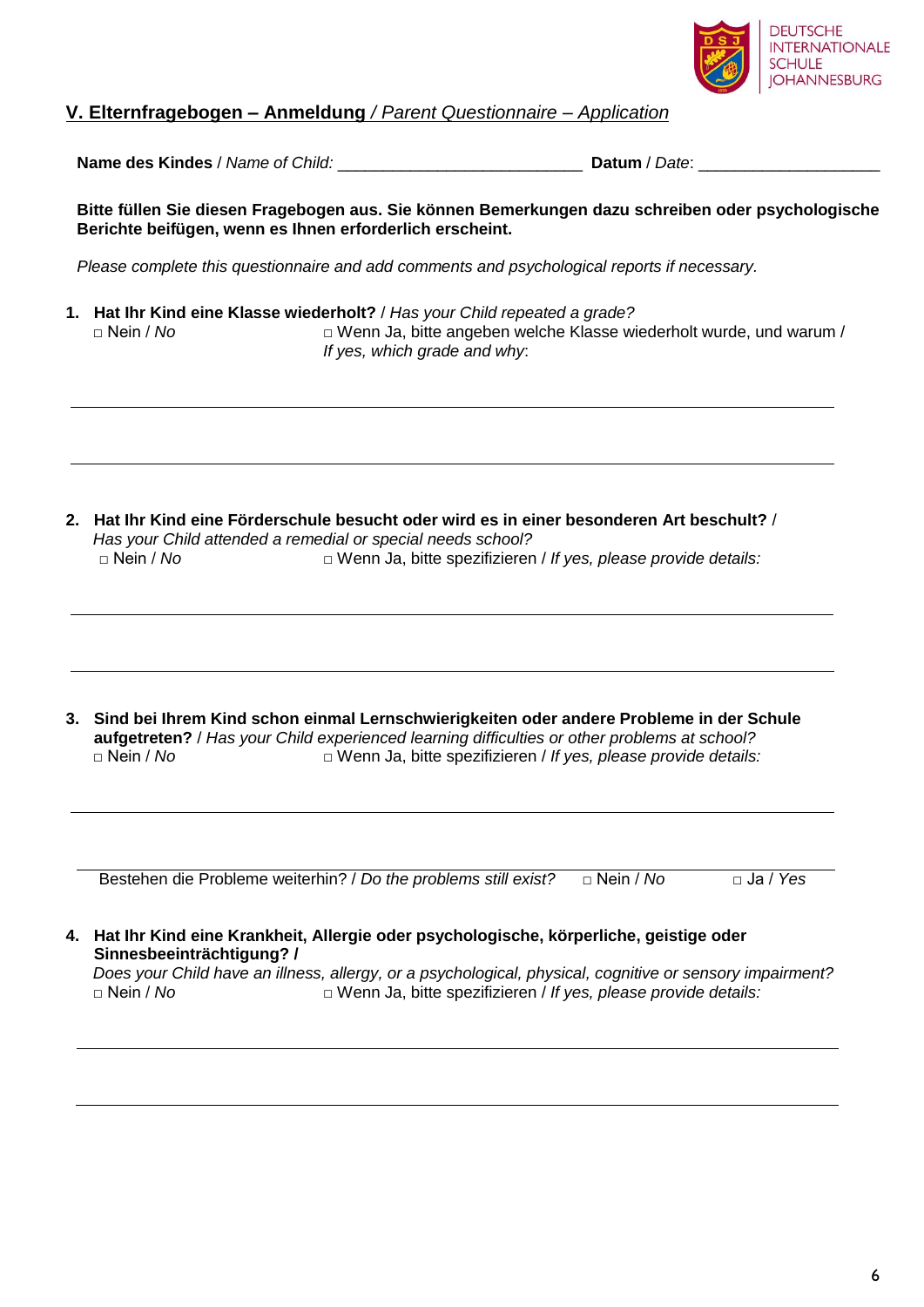

**5. Befindet sich Ihr Kind zur Zeit wegen einer Krankheit, Allergie oder psychologischer, körperlicher, geistiger Sinnesbeeinträchtigung in Behandlung, Therapie oder einer anderen Versorgung?** */ Is your Child currently being treated for any disease, allergy, or psychological, physical, cognitive or sensory impairment?* 

□ Nein / *No* □ Wenn Ja, bitte spezifizieren / *If yes, please provide details:*

**6. Benötigt Ihr Kind Medikamente oder andere medizinische oder pflegerische Versorgung oder Unterstützung?** */ Is your Child currently taking medication or receiving medical or supportive care?*  □ Nein/ *No* □ Wenn Ja, bitte spezifizieren / *If yes, please provide details:*

**7. Was gibt es sonst noch, das wir wissen sollten?** / *What else is relevant for us to know?*

- **8. Welche Stärken und Talente hat Ihr Kind?** / *What strengths and talents does your Child have?*
- **9. Bitte geben Sie die Kontaktdaten bisher und aktueller behandelnder Ärzte, Psychologen, Therapeuten, etc. an.** / *Please provide the contact details of current or previous doctors, psychologists or therapists.*

| Name / Name | Behandlungsgrund / Reason for treatment   Telefon & E-Mail / Phone & E-Mail |  |
|-------------|-----------------------------------------------------------------------------|--|
|             |                                                                             |  |
|             |                                                                             |  |
|             |                                                                             |  |
|             |                                                                             |  |
|             |                                                                             |  |
|             |                                                                             |  |
|             |                                                                             |  |
|             |                                                                             |  |

Falls eine der Fragen 2-6 mit "Ja" beantwortet wurde, wird das Förderzentrum Phönix der Schule durch unsere Koordinator:innen informiert. / *If one of the questions 2-6 was answered with "Yes", the School's Phoenix Centre will be informed by our level coordinators.*